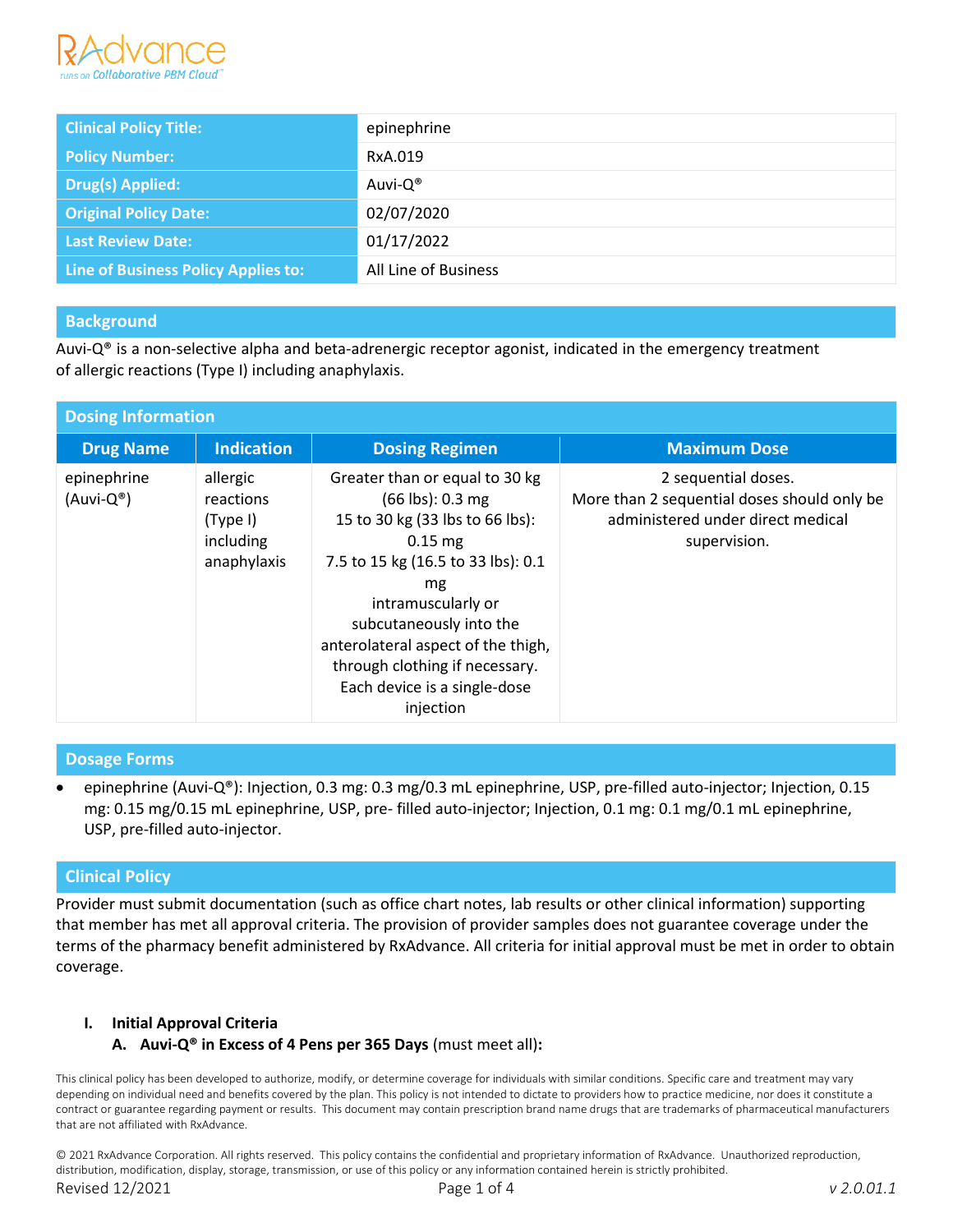

- 1. One of the following requirements is met (a or b):
	- a. Provider submits documentation supporting the use of previous Auvi- $Q^{\circ}$  fills, including the date(s) of use, and that immediate medical or hospital care was received in conjunction with administration of Auvi-Q®;
	- b. Provider submits documentation supporting that the most recent fill for Auvi- $Q^*$  has expired, including the expiration date.

## **Approval Duration**

**Commercial:** 1 Auvi-Q® 2-pack **Medicaid:** 1 Auvi-Q® 2-pack

## **II. Continued Therapy Approval**

- **A. Auvi-Q® in Excess of 4 Pens per 365 Days** (must meet all)**:**
	- 1. Continuation of therapy will not be granted. Member must be evaluated against the initial approval criteria.

**Approval Duration Commercial: Not applicable Medicaid: Not applicable**

### **III. Appendices**

**APPENDIX A: Abbreviation/Acronym Key** 

FDA: Food and Drug Administration

### **APPENDIX B: Therapeutic Alternatives**

Not applicable

## **APPENDIX C: Contraindications/Boxed Warnings**

- Contraindication(s):
	- o None reported.
- Boxed Warning(s):
	- o None reported.

### **APPENDIX D: General Information**

• Not applicable

### **References**

- 1. EpiPen<sup>®</sup> and EpiPen Jr® Prescribing Information. Morgantown, WV: Mylan Specialty L.P.; December 2020. Available at: https://dailymed.nlm.nih.gov/dailymed/fda/fdaDrugXsl.cfm?setid=7560c201-9246-487c-a13b-6295db04274a&type=display. Accessed December 07, 2021.
- 2. Auvi-Q® Prescribing Information. Richmond, VA: Kaleo, Inc.; September 2019. Availableat: [https://www.accessdata.fda.gov/drugsatfda\\_docs/label/2019/201739s015lbl.pdf.](https://www.accessdata.fda.gov/drugsatfda_docs/label/2019/201739s015lbl.pdf) Accessed February 4, 2021.
- 3. Lieberman P, Nicklas RA, Randolph C, et al. Anaphylaxis--a practice parameter update 2015. *Ann Allergy Asthma Immunol.* 2015;115(5):341-384. Available at: [https://www.aaaai.org/Aaaai/media/MediaLibrary/PDF%20Documents/Practice%20and%20Parameters/201](https://www.aaaai.org/Aaaai/media/MediaLibrary/PDF%20Documents/Practice%20and%20Parameters/2015-Anaphylaxis-PP-Update.pdf) [5-Anaphylaxis-PP-Update.pdf.](https://www.aaaai.org/Aaaai/media/MediaLibrary/PDF%20Documents/Practice%20and%20Parameters/2015-Anaphylaxis-PP-Update.pdf) Accessed December 07, 2021.
- 4. Simons FE, Ebisawa M2, Sanchez-Borges M, et al. 2015 update of the evidence base: World Allergy Organization

© 2021 RxAdvance Corporation. All rights reserved. This policy contains the confidential and proprietary information of RxAdvance. Unauthorized reproduction, distribution, modification, display, storage, transmission, or use of this policy or any information contained herein is strictly prohibited. Revised 12/2021 Page 2 of 4 *v 2.0.01.1*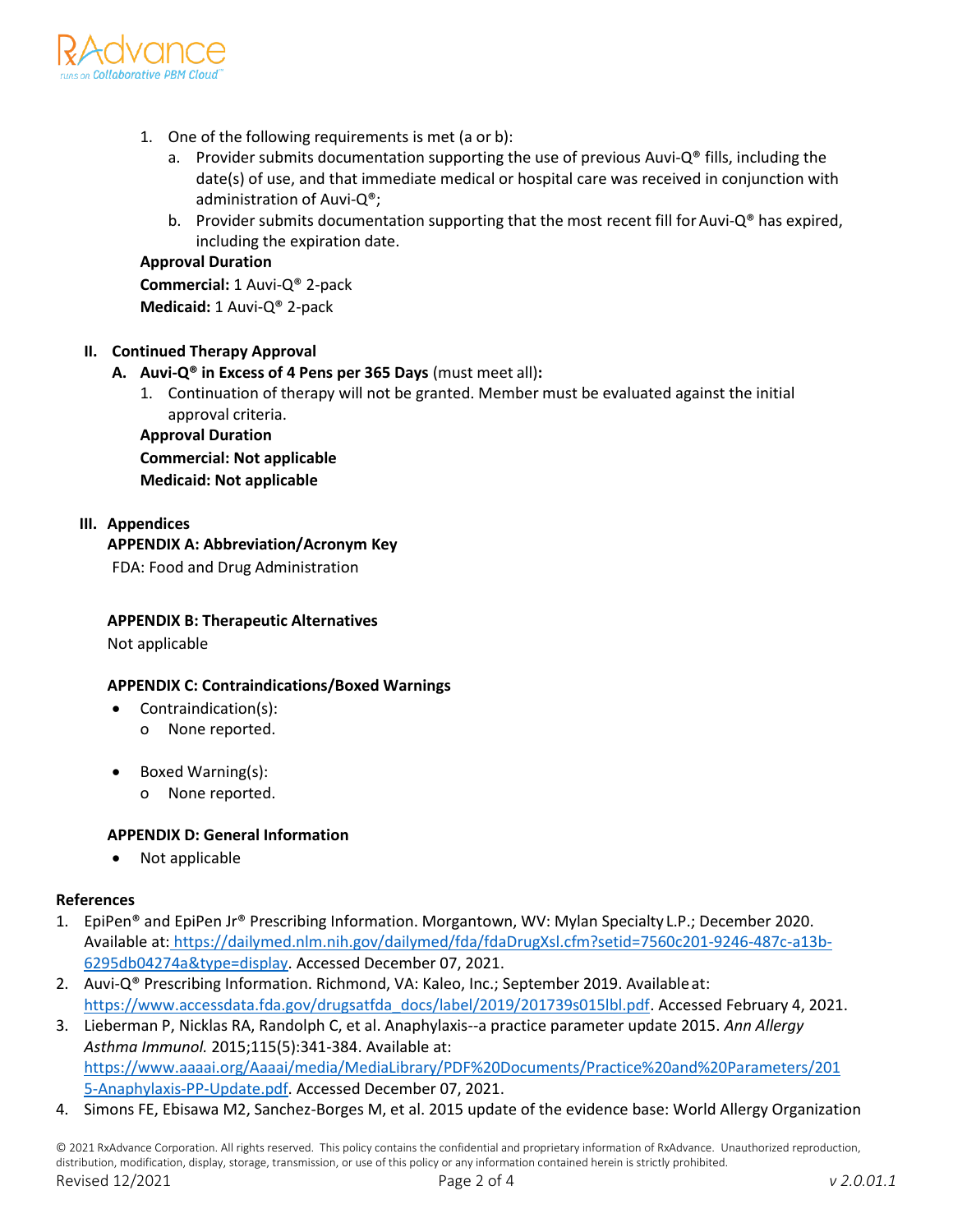

anaphylaxis guidelines. *World Allergy Organ J*. 2015 Oct 28;8(1):32. Available at: [https://pubmed.ncbi.nlm.nih.gov/26525001/.](https://pubmed.ncbi.nlm.nih.gov/26525001/) Accessed December 07, 2021.

- 5. Sicherer SH, Simons FER; Section on Allergy and Immunology. epinephrine for first-aid management of anaphylaxis. *Pediatrics*. 2017;139(3). doi: 10.1542/peds.2016-4006. Available at: [https://pubmed.ncbi.nlm.nih.gov/28193791/.](https://pubmed.ncbi.nlm.nih.gov/28193791/) Accessed December 07, 2021
- 6. epinephrine. Lexi-Drug. Lexicomp. Wolters Kluwer Health, Inc. Riverwoods, IL. Available at: http://online.lexi.com. Accessed December 07, 2021.
- 7. Clinical Pharmacology [database online]. Tampa, FL: Gold Standard, Inc.; 2021. Available at: [http://www.clinicalpharmacology-ip.com/.](http://www.clinicalpharmacology-ip.com/) Accessed December 07, 2021

| <b>Review/Revision History</b>                                                                                                                                                                                                          | <b>Review/Revised Date</b> | <b>P&amp;T Approval Date</b> |
|-----------------------------------------------------------------------------------------------------------------------------------------------------------------------------------------------------------------------------------------|----------------------------|------------------------------|
| Policy was established                                                                                                                                                                                                                  | 01/2020                    | 02/07/2020                   |
| References updated                                                                                                                                                                                                                      | 05/07/2020                 | 05/20/2020                   |
| Policy was reviewed:<br>1. Clinical policy title table was<br>updated.                                                                                                                                                                  | 02/05/2021                 | 03/09/2021                   |
| Drug(s) applied was updated.<br>2.<br>Line of Business Policy Applies<br>3.<br>to was update to all lines of<br>business.                                                                                                               |                            |                              |
| 4. Dosing information was updated<br>for indication.                                                                                                                                                                                    |                            |                              |
| 5. Appendix B: "Therapeutic<br>alternatives verbiage was<br>updated to below are suggested<br>therapeutic alternatives based<br>on clinical guidance"                                                                                   |                            |                              |
| 6. Appendix D added.                                                                                                                                                                                                                    |                            |                              |
| References were reviewed and<br>7.<br>updated.                                                                                                                                                                                          |                            |                              |
| Updated dosing information to<br>8.<br>include IM/SC into the<br>anterolateral aspect of the<br>thigh, through clothing if<br>necessary. Each device is a<br>single-dose injection.                                                     |                            |                              |
| 9. Background rephrased to: Auvi-<br>Q®, EpiPen®, EpiPen Jr® is a non-<br>selective alpha and beta-<br>adrenergic receptor agonist,<br>indicated in the emergency<br>treatment of allergic reactions<br>(Type I) including anaphylaxis. |                            |                              |
| Policy was reviewed:                                                                                                                                                                                                                    | 12/07/2021                 | 01/17/2022                   |
| Dosing Information, Maximum<br>1.<br>Dose,                                                                                                                                                                                              |                            |                              |

© 2021 RxAdvance Corporation. All rights reserved. This policy contains the confidential and proprietary information of RxAdvance. Unauthorized reproduction, distribution, modification, display, storage, transmission, or use of this policy or any information contained herein is strictly prohibited. Revised 12/2021 Page 3 of 4 *v 2.0.01.1*